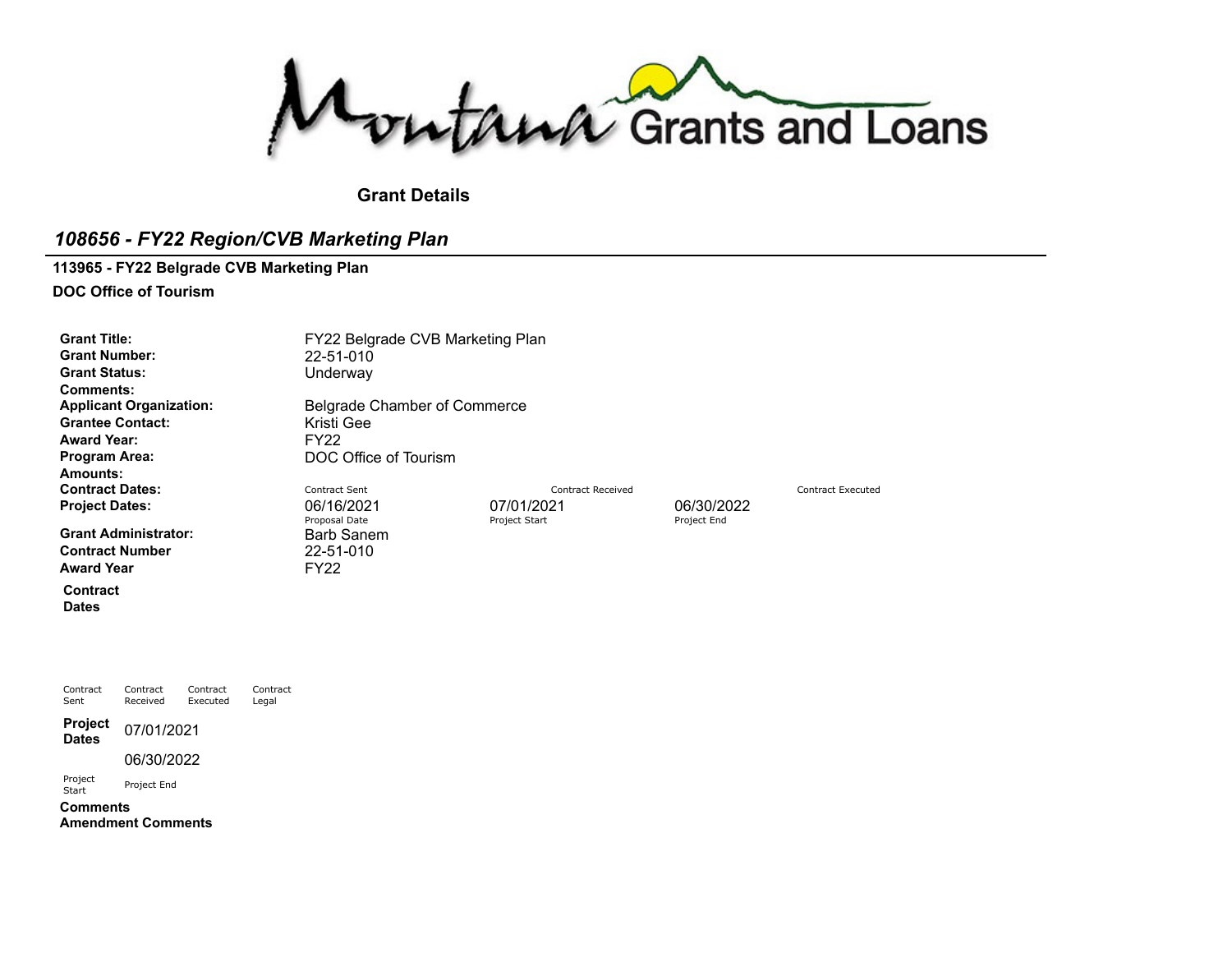Describe your destination (who you are, who you wish to attract and why would they come) addressing your strengths, opportunities, and potential challenges. How does your *destination align with Montana's brand pillars?*

#### **Description**

Belgrade, Montana is a community that is seeing rapid growth. We have a mix of small locally owned businesses as well as larger corporations. Belgrade is the fastest growing community in the State of Montana!

Bozeman Yellowstone International Airport is less than one mile away from the Belgrade city limits. We see visitors from all over the country on a regular basis. Belgrade welcomes visitors and provides many services they need for their stay. Visitors will find clean, up to date hotels, excellent restaurants, parks to relax in and other services for their needs. Visitors will find small town hospitality on their way to Yellowstone National Park and to premier skiing.

#### **Strengths**

**Breathtaking Experiences by Day** – Yellowstone Country Montana offers a number of outdoor recreation adventures and historic draws for visitors. Whether it's a day hike to a mountain lake, a guided fishing expedition, experiencing a day on the slopes of the Bridger Bowl Ski Area or Big Sky, or a trip to the Lewis and Clark Caverns, there will never be a dull day when visiting Belgrade, Montana.

**Yellowstone National Park** – Belgrade is located within 90 miles of Yellowstone National Park, one of the most popular national parks in the United States. The park attracts visitors from all over the world to experience its wildlife, geysers, hiking, camping and other natural beauties in the summer and winter months.

**Travel Services** – Bozeman Yellowstone International Airport offers 30 direct flights to Bozeman from major cities across the country and it is the busiest airport in the state of Montana. I-90 runs right through Belgrade, making it easy for arriving by car as well.

**Year-Round Recreation**- Belgrade is a hub for visitors travelling to Big Sky Resort, fly fishing on the Madison River, white water rafting and kayaking on the Gallatin River and accessing the extensive trail systems within Yellowstone Country Montana. We are 40 minutes from two major ski areas and access to thousands of miles of snowmobiling, cross country skiing and snowshoeing

**Parks & Events** – Our growing community is home to two major parks and seven smaller neighborhood parks. Lewis & Clark Park is located just off of main street and includes a splash park with multiple picnic shelters. In the fall, Lewis & Clark Park is also home to Fall Festival; Belgrade's largest event. Fall Festival attracts between 5,000-7,000 people every year and we are continuingly working to increase the number of out of state visitors to participate in this event.

**Vibrant and Charming Small Town** – Belgrade is a vibrant, charming small town. There are shops, parks, picnic areas, farm and ranch stores, recreation and a quaint downtown. With lovely landscapes and smiles on every corner, the town is warm and welcoming to all travelers and locals alike.

#### **Opportunities**

Now that travel restrictions because of Covid-19 are being lifted and it is easier to travel, we feel Montana, our area especially, will be the place to go to. So many people flock to our area for the outdoor activities, hiking and camping being the top two. Our online/digital and social media marketing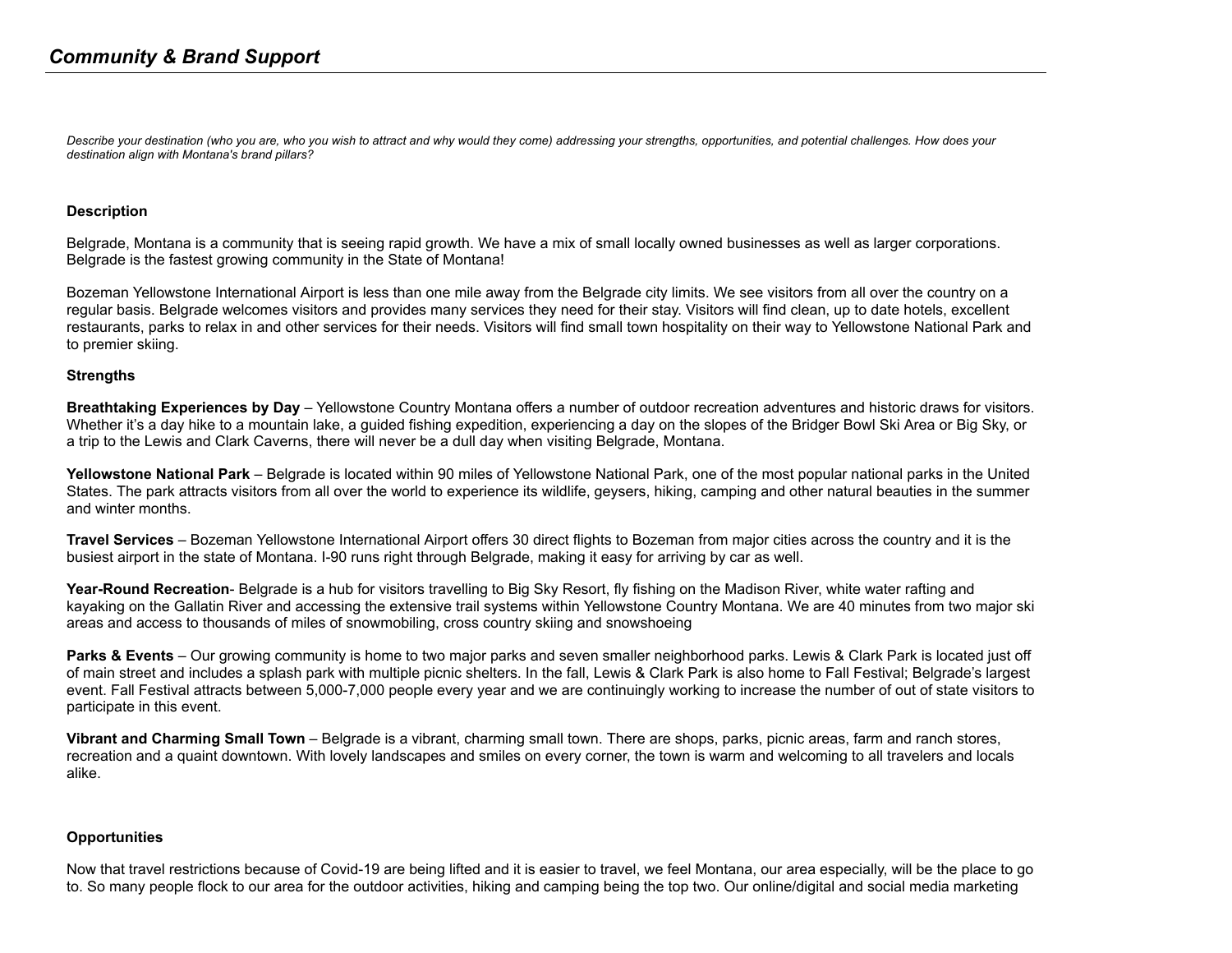campaigns will reflect this.

We feel that since Covid-19, potential visitors will look to travel to Montana for the outdoor activties and wide open spaces. We want visitors to call Belgrade their temporary home while they are exploring all that our area has to offer.

#### **Challenges**

We still struggle with Google Maps directing visitors on roads that do not come through Belgrade. These roads are small and not signed well. This can be frustrating to visitors and create a bad first impression. We are doing some research on some Wayfinding information and ways to direct visitors where they need to go.

We often find that visitors will choose Bozeman over Belgrade as they have more services. Belgrade is not a stand alone destination spot. Our online/digital and social marketing campaigns will show Belgrade as an option when traveling to the area by touting excellent customer service, our small town charm and proximinty to other destination spots.

#### **Montana's Brand Pillars**

**Unspoiled Nature** – Belgrade is settled in the heart of the Gallatin Valley. Regardless of the direction one looks, the city is surrounded by mountain ranges; The Bridgers, The Spanish Peaks, and the Tobacco Roots. Belgrade is also on the cusp of wide-open farm lands, which offer an additional scene to the snowcapped mountains.

**Vibrant and Charming Small Towns** – Belgrade is a vibrant, charming small town. There are shops, parks, picnic areas, farm and ranch stores, recreation and a quaint downtown. With lovely landscapes and smiles on every corner, the town is warm and welcoming to all travelers and locals alike.

**Breathtaking Experiences by Day** – Yellowstone Country Montana offers a number of outdoor recreation adventures and historic draws for visitors. Whether it's a day hike to a mountain lake, guided fishing expedition, experiencing a day on the slopes of the Bridger Bowl Ski Area or a trip to the Lewis and Clark Caverns, there will never be a dull day when visiting Belgrade, Montana.

We will continue to carry the "Know Before You Go" safety messaging on our website as well as on online/digital and social media marketing. We will update any changes to the campaign when MOTBD provides updates.

**Describe your destination.**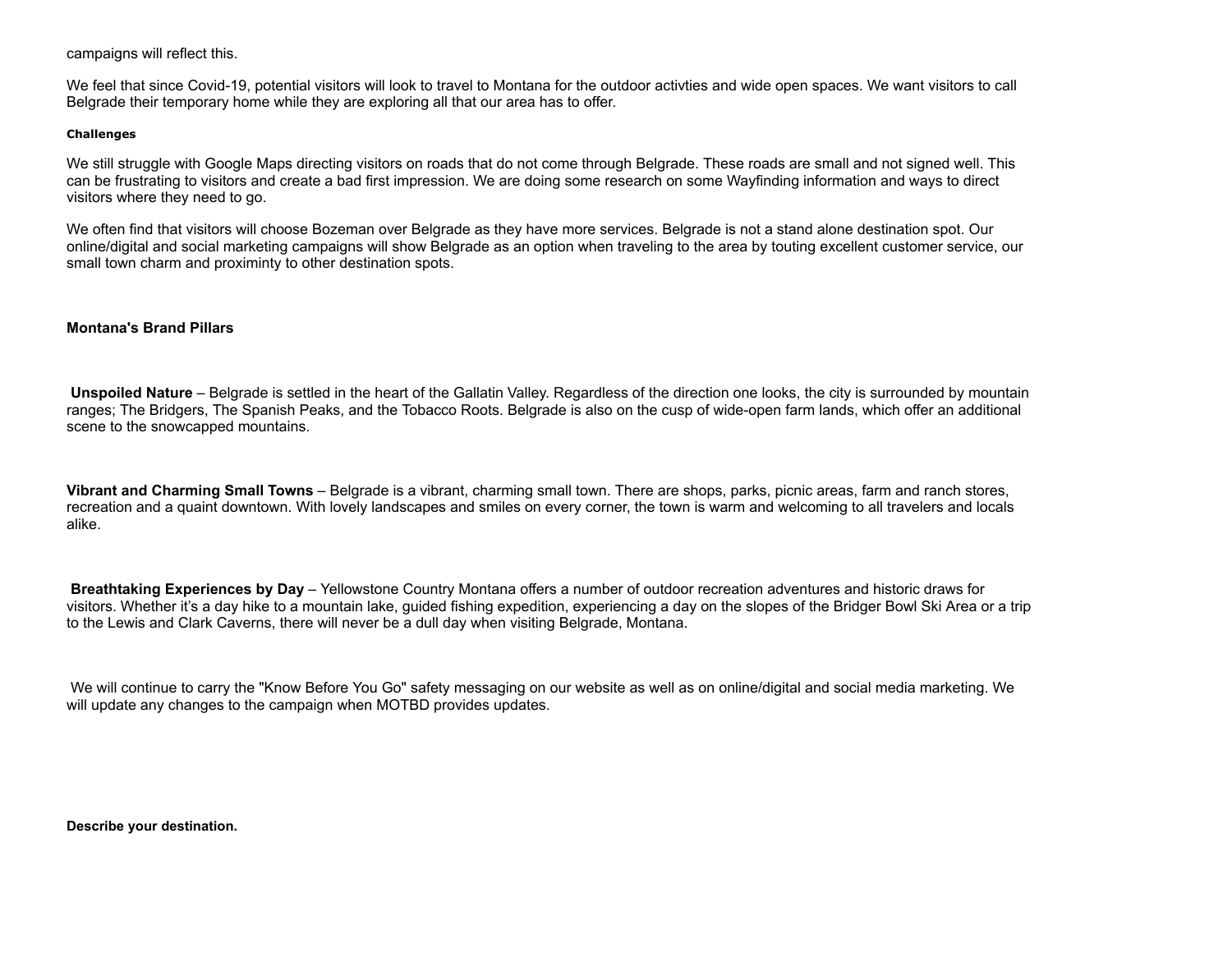We will reach potential visitors with online/digital advertising, social media advertising and through our ad in the USA Today National Parks Guide to invite them to stay a night or longer in Belgrade.

#### **Inspiration:**

With eye catching ads on social media and through digial advertising, we will inspire the visitor to stay in Belgrade for new experiences and to enjoy the natural beauty our area has to offer.

**Orientation:** We will show how easy it is to get to Belgrade. Through our advertising we will show that Bozeman Yellowstone International Airport is close and that I-90 runs right by. We will also educate visitors on how close Belgrade is to other destinations and why Belgrade is a great choice to stay while visitng multiply destinations.

#### **Facilitation:**

By having great relationships with our hospitality partners in Belgrade, we will work together to make sure that our hotels, restaurants and shops are welcoming and knowledable about the area. We will all be ambassadors for our area. We will offer education pieces to our hospitality partners on what visitors can do while in the area. This will help make the visitors experience better.

#### **Optional: Include attachments here**

*a. Define your target markets (demographic, geopgraphic and psychographic).*

- 1. Belgrades target market is shifting a little in FY22. With Covid restrictions lifting and expectations for a busy tourism season in Montana, we are expanding from drive only last year to incorporating direct flight markets.
	- 1. Demographics/Psycho-Graphics:
		- 1. 35-65+ years old, adventure seekers who also enjoy outdoor activities, outdoor enthusiasts, family adventure seekers, summer, fall, and winter enthusiasts.
		- 2. Frequent travelers looking for outdoor adventure, National Parks enthusiasts, Families
	- 2. Geographics:
		- 1. Drive Markets:
			- 1. Spokane, WA, Coeur d' Alene, ID, Boise, ID, N. Wyoming, South Dakota, Montana
		- 2. Direct Flight Markets:
			- 1. Denver, CO, Salt Lake City, Ut, Seattle, Washington, Los Angeles, CA, Dallas, Texas, Minneapolis, MN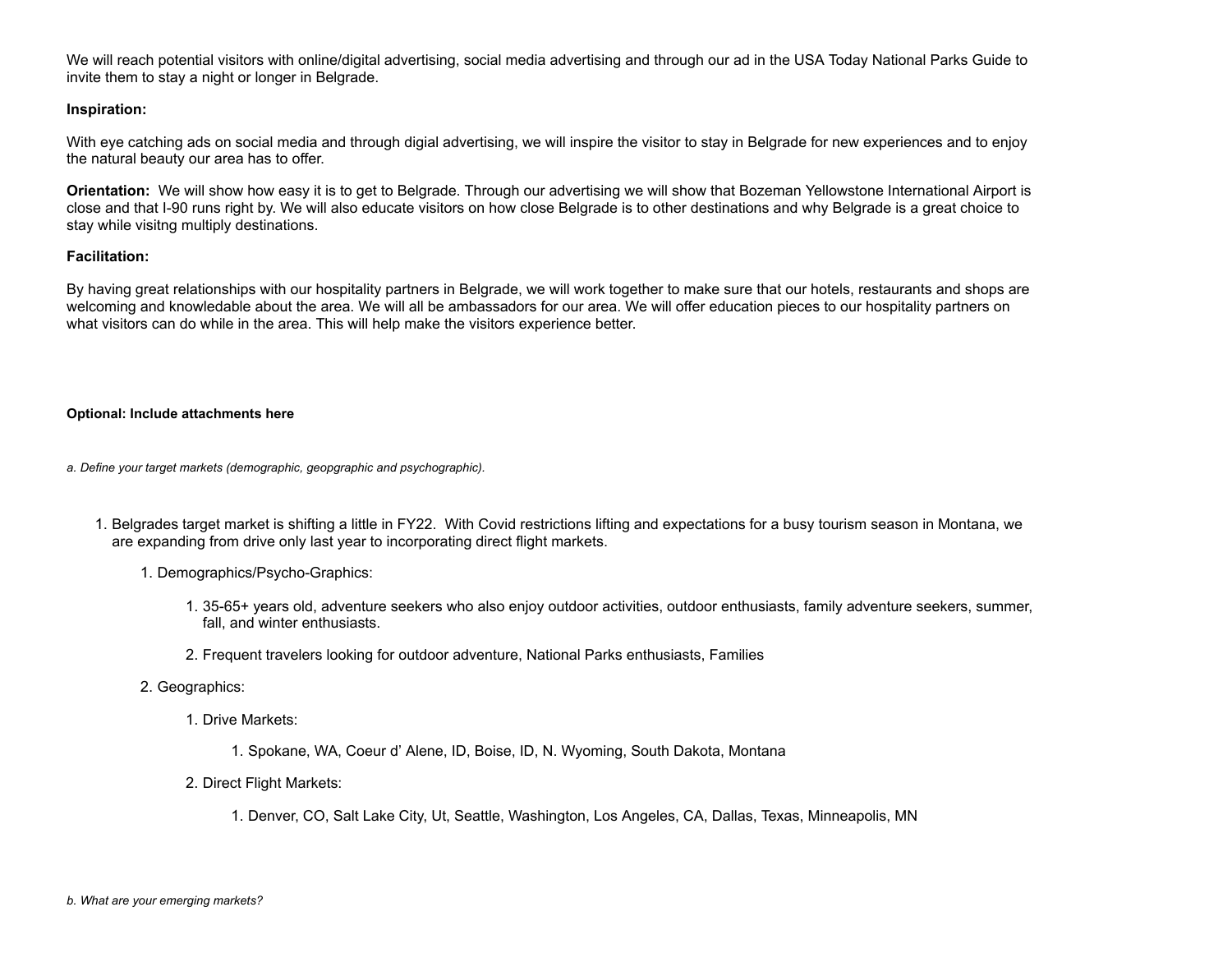The following markets are direct flights from Bozeman Yellowstone International Airport and they are markets we will be looking at in FY22:

- 1. Nashville, TN
- 2. Chicago, IL
- 3. New York, NY
- 4. Atlanta, GA

#### **Optional: Include attachments here.**

*c. What research supports your target marketing?*

- 1. With Covid-19 restrictions starting to lift for the summer tourism season in Montana, our strategy has shifted more towards a regular tourism season. This allows us to rely on research on how to target and implement our marketing strategies to target the right audience:
	- 1. We follow the research for Tourism & Recreation from the University of Montana ([https://itrr.umt.edu/\)](https://itrr.umt.edu/)). This gives a data points to use for deciding demographics and geographic target markets.
	- 2. Using airport data from the Bozeman Yellowstone International Airport helps us determine new emerging markets and successful existing flight markets to continue to use as a target market. (<https://bozemanairport.com/>)
	- 3. National tourism research organizations help us understand the tourism markets and expectations outside of Montana. Article such the US Travel Impact study shows us data we can use to find our target markets. [\(https://www.ustravel.org/system/files/media\\_root/document/Research\\_Fact-Sheet\\_US-Travel-Answer-Sheet.pdf](https://www.ustravel.org/system/files/media_root/document/Research_Fact-Sheet_US-Travel-Answer-Sheet.pdf))
	- 4. We use our past marketing campaign data to determine which markets are producing the best results. Overtime, we are able to see where our marketing funds are most effectively spent.

#### **Goals:**

-Increase our presence on social media

We currently have 1900 followers, we would like to gain another 100 in FY22

-Meet regularily with our marketing firm to repostion or pull any ads that are not showing at lease a .06% click rate

-Share a Joint Venture with one or our tourism partners in our area

We will reach out to our local tourism partners and find a joint venture that works for all of us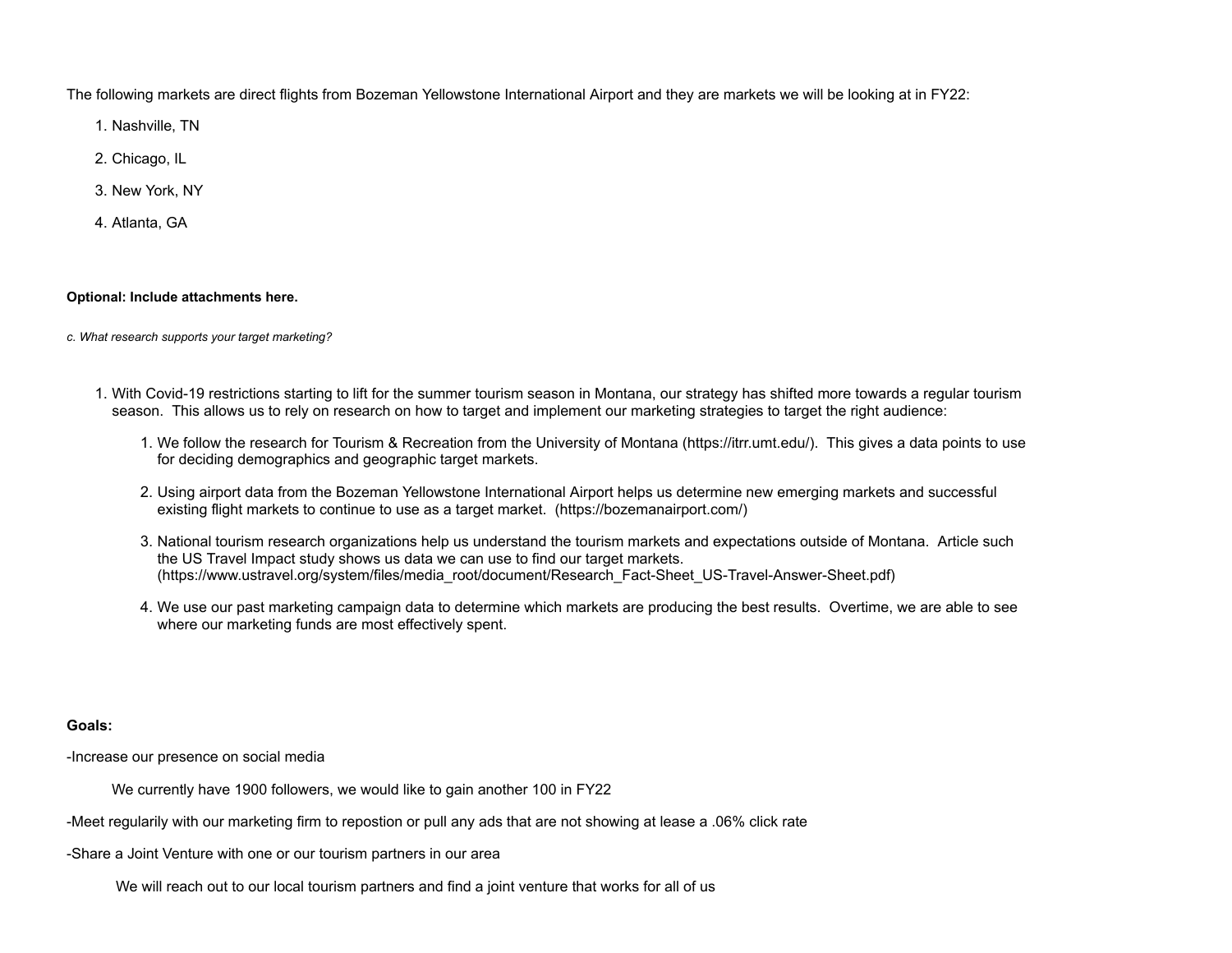-Educate our local hospitality partners about the area to give visitors a great experience while in Belgrade

We will have a class that our hospitality partners can attend that will educate them on how to make the visitors experience great.

*a. In what types of co-ops with MTOT would you like to participate?*

We would like to participate in a joint ventures in digital marketing and print campaigns. We have found it difficult in the past to participate because our budget is small. This year, we allotted more funds for joint ventures and hope to be able to participate when they become available.

#### **Optional: Include attachment here.**

*b. In what other types of co-ops would you like to participate? (Regions/CVBs, etc.)*

We feel that participating with Yellowstone Country and other CVB's in our area can maximize our funds while promoting our area specifically. We will be looking at the joint ventures that Yellowstone Country provides as well as talking to other CVB's about working together.

*c. What types of co-ops have you done in the past? Were they successful - why or why not?*

We haven't participated in a joint venture in a few years. The last joint ventrure was with Yellowstone Country on a Trip Advisor joint ventrure. The joint venture was mildly successful. We did not feel that the click through rates were as high as we hoped.

**Optional: Include attachments here.**

**Optional: Include attachments here.**

**Optional: Include attachment here:**

### *Marketing Segment, Method & Budget*

| Marketing   Marketing<br><b>Seament</b> | Method | <b>Describe</b><br><b>vour</b><br>method. | Provide supporting research/statistics. | Describe the<br>quantifiable<br>⊺measurements⊺<br>for success | budget<br>for<br>method. | <b>Estimated Marketing</b><br>Method | Add'l<br>∣Attchmnt I |  |
|-----------------------------------------|--------|-------------------------------------------|-----------------------------------------|---------------------------------------------------------------|--------------------------|--------------------------------------|----------------------|--|
|-----------------------------------------|--------|-------------------------------------------|-----------------------------------------|---------------------------------------------------------------|--------------------------|--------------------------------------|----------------------|--|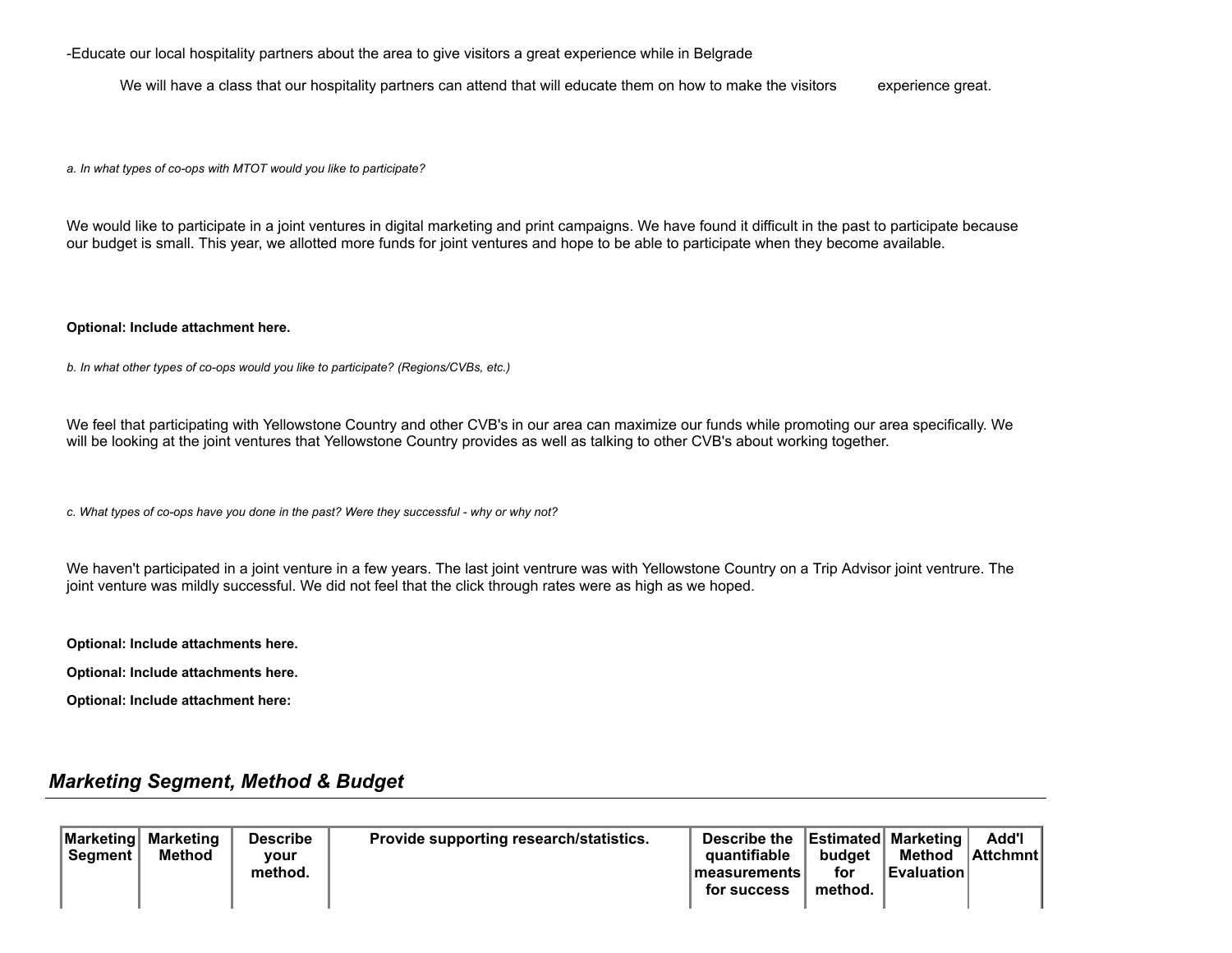|                 |                                      |                                                                                                                                                                                                                                                                                                                                                                                                                             |                                                                                                                                                                                                                                                                                                                                                                                                                                                                                                                                                                                    | including<br><b>Regulations</b>                                                                                                                                                                                                                                                                                                                                                                                                                                                                                                                         |             |  |
|-----------------|--------------------------------------|-----------------------------------------------------------------------------------------------------------------------------------------------------------------------------------------------------------------------------------------------------------------------------------------------------------------------------------------------------------------------------------------------------------------------------|------------------------------------------------------------------------------------------------------------------------------------------------------------------------------------------------------------------------------------------------------------------------------------------------------------------------------------------------------------------------------------------------------------------------------------------------------------------------------------------------------------------------------------------------------------------------------------|---------------------------------------------------------------------------------------------------------------------------------------------------------------------------------------------------------------------------------------------------------------------------------------------------------------------------------------------------------------------------------------------------------------------------------------------------------------------------------------------------------------------------------------------------------|-------------|--|
| <b>Consumer</b> | <b>Online/Digital</b><br>Advertising | Our<br>digital/online<br>use display<br>in both drive<br>and flight<br>use specific<br>keyword<br>targeting to<br>get our<br>display ad<br>and message<br>in front of the<br>right<br>audience at<br>the right<br>time. The<br>objective is to<br>target<br>travelers in<br>defined<br>markets who<br>are searching<br>or reading<br>about<br>specific<br>keywords<br>(example:<br>Skiing in<br>Montana,<br><b>Visiting</b> | We use a few different research and data methods to<br>make decisions on what audience/market will be most Marketing<br>marketing will effective to target our marketing towards. With the<br>help of the State of Montana and ITRR, we are able to<br>advertising to define tourism data on spending, visitor profiles, and<br>target tourists markets to target. We also use previous years<br>marketing campaigns to review data and find what<br>markets are more effective and successful. We also<br>markets. We look at the local airport to determine emerging<br>markets. | requirements.<br><b>Digital</b><br>provides the<br>ability to show<br>quantifiable<br>success through<br>metrics and<br>analytics. We<br>will be able to<br>measure<br>success by<br>looking at Key<br>Performance<br>Indicators that<br>we think are the<br>most important<br>such as<br>impressions of<br>ads shown,<br>clicks/visits to<br>the Belgrade<br>website, and<br>taking that data<br>to see what<br>markets and<br>demographics<br>are most<br>effective to<br>engage with our<br>ads and<br>website.<br>Our FY21<br>campaign saw<br>4.65M | \$11,500.00 |  |
|                 |                                      | Yellowstone,<br>family<br>vacation<br>Montana,<br>outdoor<br>activities, etc.<br>related to our                                                                                                                                                                                                                                                                                                                             |                                                                                                                                                                                                                                                                                                                                                                                                                                                                                                                                                                                    | impressions<br>with a .53%<br>CTR. Our goal<br>for FY22 will be<br>4.70M<br>impressions                                                                                                                                                                                                                                                                                                                                                                                                                                                                 |             |  |
|                 |                                      | defined<br>target<br>audience.<br>Our ads are<br>directed to<br>inspire and                                                                                                                                                                                                                                                                                                                                                 |                                                                                                                                                                                                                                                                                                                                                                                                                                                                                                                                                                                    | with a .55%<br>CTR.                                                                                                                                                                                                                                                                                                                                                                                                                                                                                                                                     |             |  |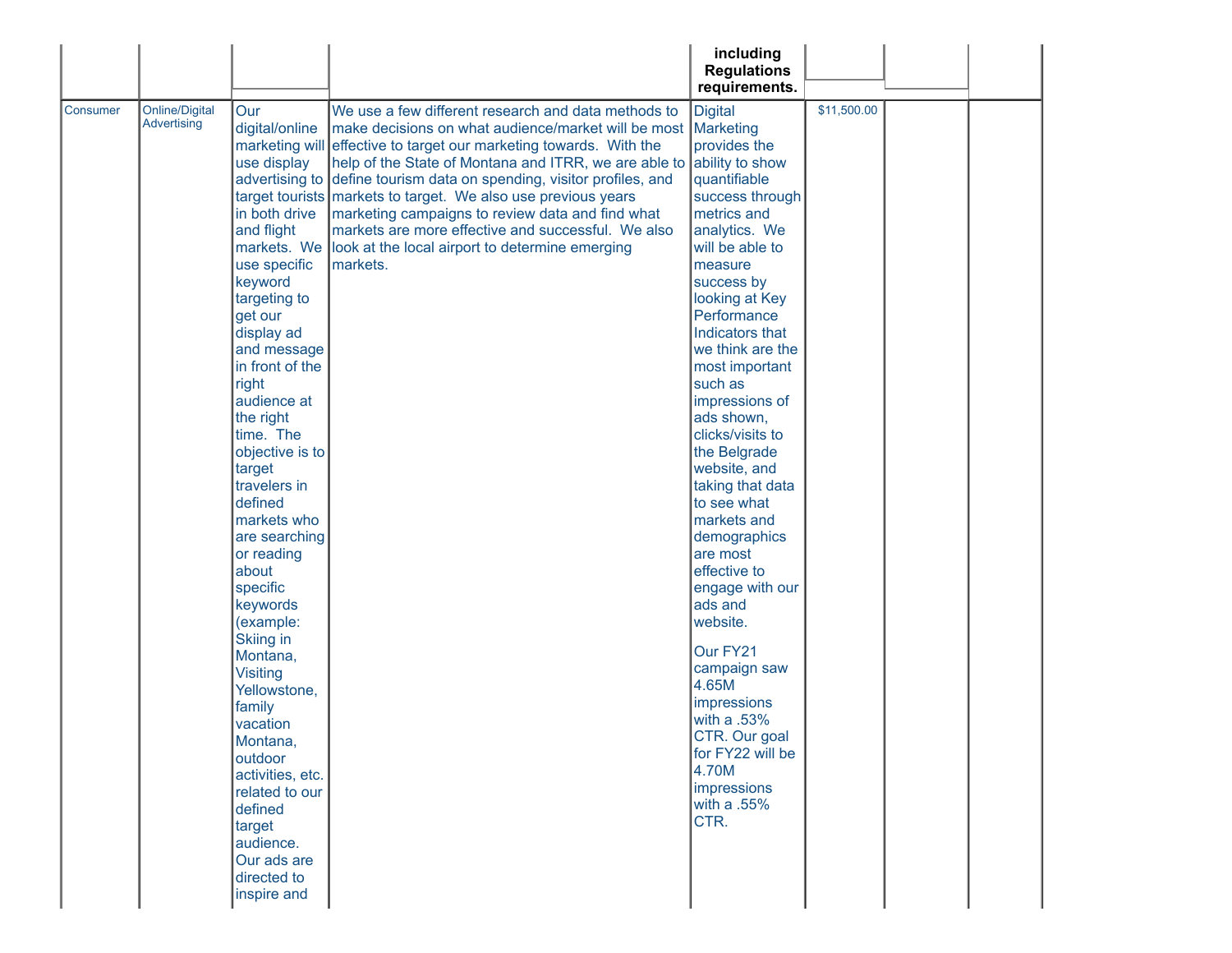|          |                     | help<br>influence<br>travelers that<br>are looking<br>for adventure<br>to visit our<br>website to<br>learn more<br>about<br><b>Belgrade and</b><br>all there is to<br>do in our<br>area. Once<br>we capture a<br>traveler<br>based on<br>their keyword<br>searches, we<br>will show ads<br>across<br>websites they<br>visit<br>(cnn.com,<br>espn.com,<br>weather.com)<br>for a period<br>of 30 days.<br>This method<br>will not only<br>capture<br>travelers but<br>show them<br>inspiring ads<br>but retarget<br>over time to<br>drive traffic to<br>our website. |                                                                                                                                                                                                                                                                                                                                                                                                                                                                                                                                         |                                                                                                                                                  |            |  |  |
|----------|---------------------|--------------------------------------------------------------------------------------------------------------------------------------------------------------------------------------------------------------------------------------------------------------------------------------------------------------------------------------------------------------------------------------------------------------------------------------------------------------------------------------------------------------------------------------------------------------------|-----------------------------------------------------------------------------------------------------------------------------------------------------------------------------------------------------------------------------------------------------------------------------------------------------------------------------------------------------------------------------------------------------------------------------------------------------------------------------------------------------------------------------------------|--------------------------------------------------------------------------------------------------------------------------------------------------|------------|--|--|
| Consumer | <b>Social Media</b> | <b>Belgrade</b><br>use our<br>growing<br>social media<br>Facebook<br>page to offer<br>content,<br>events, and<br>photos of all<br>there is to do                                                                                                                                                                                                                                                                                                                                                                                                                   | ITRR and State tourism data help us determine our<br>Chamber will target audience and who is likely to explore and seek<br>out new outdoor destinations such as Belgrade. We<br>use past marketing campaign data to determine which Facebook Ads,<br>markets we should continue to target to spend our<br>budget successfully. This research allows us to spend very specific on<br>our limited budget while still targeting the right visitor<br>at the right time to help influence their visit to<br>Montana, specifically Belgrade. | <b>Social Media</b><br>Marketing,<br>specifically<br>allows us to be<br>what<br>quantifiable<br>success looks<br>like. Facebook<br>provides data | \$9,500.00 |  |  |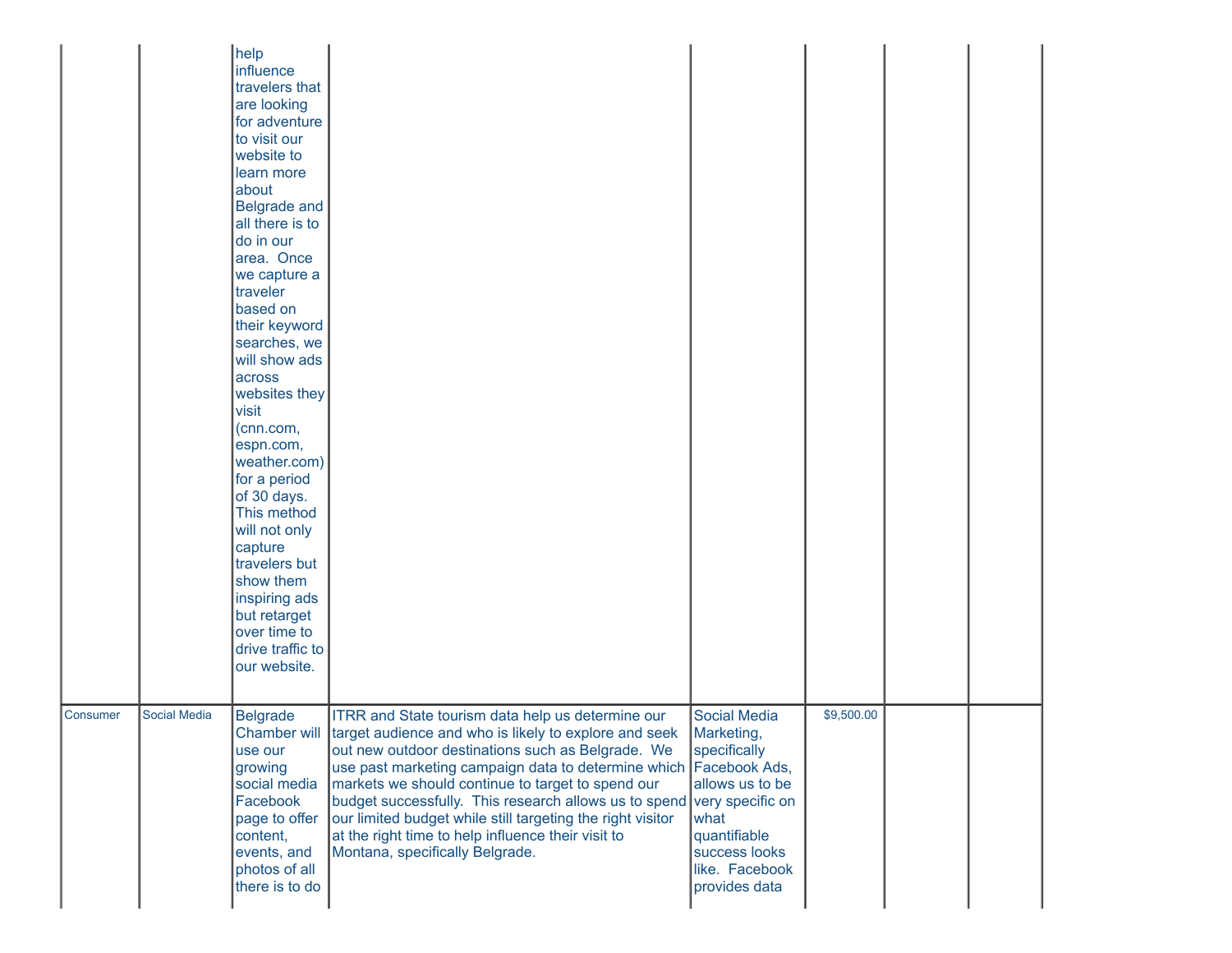in our community for visitors. We will design Facebook Ads to showcase the outdoor activities and beautify of Belgrade to visitors looking to travel and adventure. With Facebook Ads, we will be able to target specific audiences to get our ads in front of the right visitors. This will increase our ability to drive traffic to the Belgrade Chamber site for visitors to learn more about our community. The goal is to utilize the social media platform, Facebook, to increase awareness of Belgrade, grow our Facebook page, and increase **overall** exposure of

that allows us to target specific geographic areas along with specific demographics, interests, and more to reach the right audience with our ads. W e measure individual ad metrics showing impressions, clicks to the site, our reach, and frequency of ads show to each visitor. We can measure what geographic areas perform best and what ad creative engages the most visitors. Secondarily, our goal is to grow our social media following by getting likes on our business FB page year over year. WE currently have 1900 followers on Facebook. Our goal is to add 100 more followers in FY22.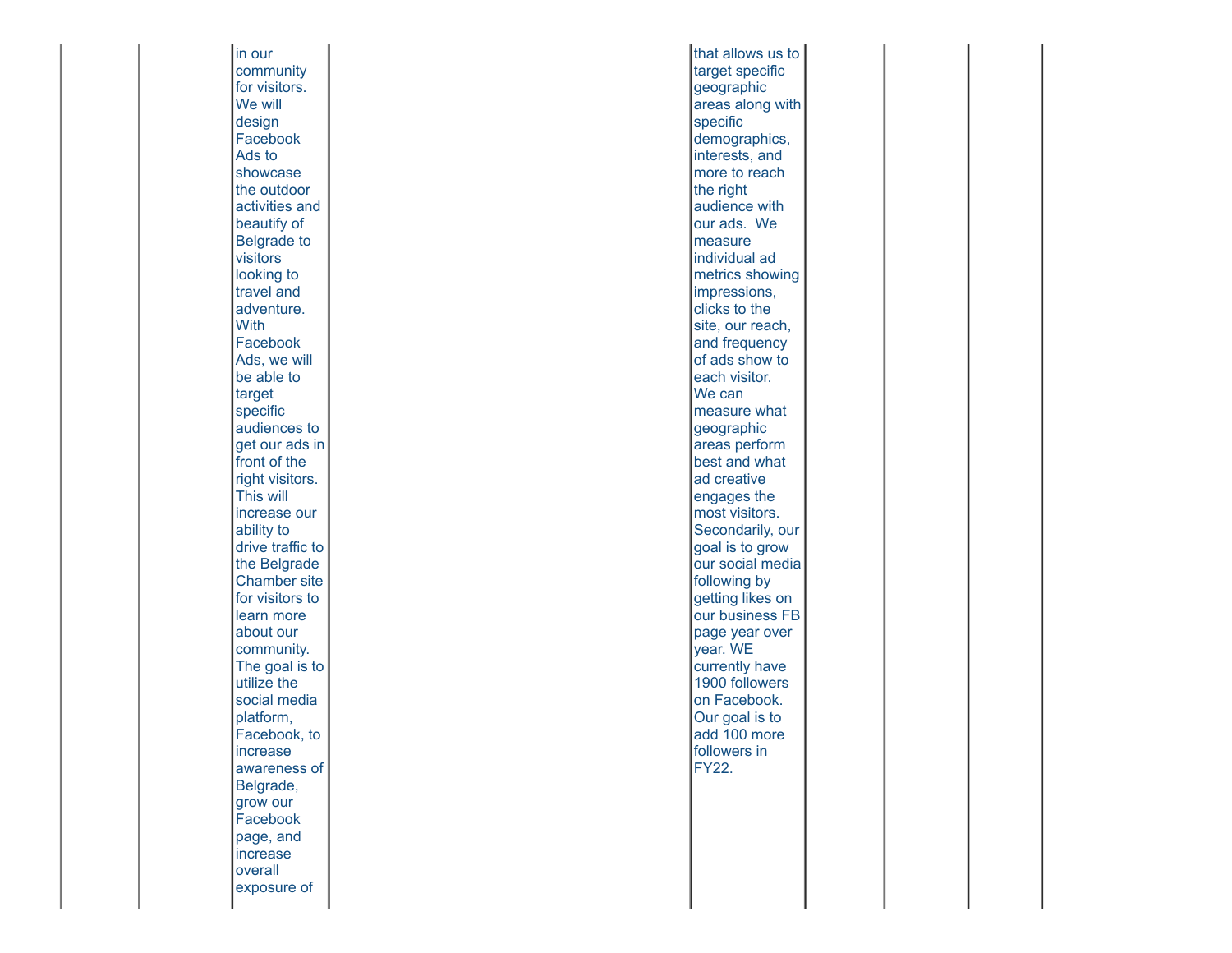|                             |                      | Belgrade and<br>Montana.                                                                                                                                                                                                                                                                                                                                                                                                                                                                                |                                                                                                                                                                                                                                                                                                                                                                                                                                                                   |                                                                                                                                                                                                                                                                                                                                                           |            |  |
|-----------------------------|----------------------|---------------------------------------------------------------------------------------------------------------------------------------------------------------------------------------------------------------------------------------------------------------------------------------------------------------------------------------------------------------------------------------------------------------------------------------------------------------------------------------------------------|-------------------------------------------------------------------------------------------------------------------------------------------------------------------------------------------------------------------------------------------------------------------------------------------------------------------------------------------------------------------------------------------------------------------------------------------------------------------|-----------------------------------------------------------------------------------------------------------------------------------------------------------------------------------------------------------------------------------------------------------------------------------------------------------------------------------------------------------|------------|--|
| <b>Consumer</b>             | Print<br>Advertising | We plan on<br>placing a<br>quarter page<br>ad in the<br><b>USA Today</b><br><b>Guide to</b><br><b>National</b><br>Parks. There<br>will be up to<br>800,000<br>printed<br>copies<br>distributed<br>everywhere<br><b>USA Today is</b><br>sent. With<br>this ad, we<br>will also be<br>included in<br>the digital<br>version of the<br>publication.<br>We will target<br>those visitors<br>looking to<br>visit<br>Yellowstone<br><b>National Park</b><br>as well as<br>Glacier<br><b>National</b><br>Park. | Return on investment on print materials is difficult to<br>track, but we feel print ads are still important. The<br><b>USA Today National Guide to National Parks has</b><br>been in print for over 5 years and will print up to<br>800,000 copies this year. These copies will be<br>distributed to potential travelers all over the country.<br>https://www.forbes.com/sites/larrylight/2020/06/22/the-<br>revitalization-of-print-advertising/?sh=3533cd1a6a28 | We will track<br>publication<br>distribution<br>numbers and<br>the number of<br>click throughs<br>from the digital<br>version. We<br>would like to<br>see a .06% click<br>through rate.<br><b>Using google</b><br>analytics, we<br>can track where<br>the website<br>visitation came<br>from and<br>compare it to<br>the list of<br>printed<br>materials. | \$2,500.00 |  |
| <b>Marketing</b><br>Support | Administration       | We will use<br>the 20%<br>allotted within<br>the<br>guidelines of<br>the Rules<br>and<br>Regulations.                                                                                                                                                                                                                                                                                                                                                                                                   | We plan to stay within the 20% allotted and within the<br>guidelines of the Rules and Regulations.                                                                                                                                                                                                                                                                                                                                                                | We will stay<br>within the 20%<br>allotted and<br>within the<br>guidelines of the<br><b>Rules and</b><br>Regulations.                                                                                                                                                                                                                                     | \$7,500.00 |  |
| <b>Marketing</b>            | Opportunity          | Our strategy                                                                                                                                                                                                                                                                                                                                                                                                                                                                                            | Not knowing what these funds would be used for, we                                                                                                                                                                                                                                                                                                                                                                                                                | We would want                                                                                                                                                                                                                                                                                                                                             | \$2,500.00 |  |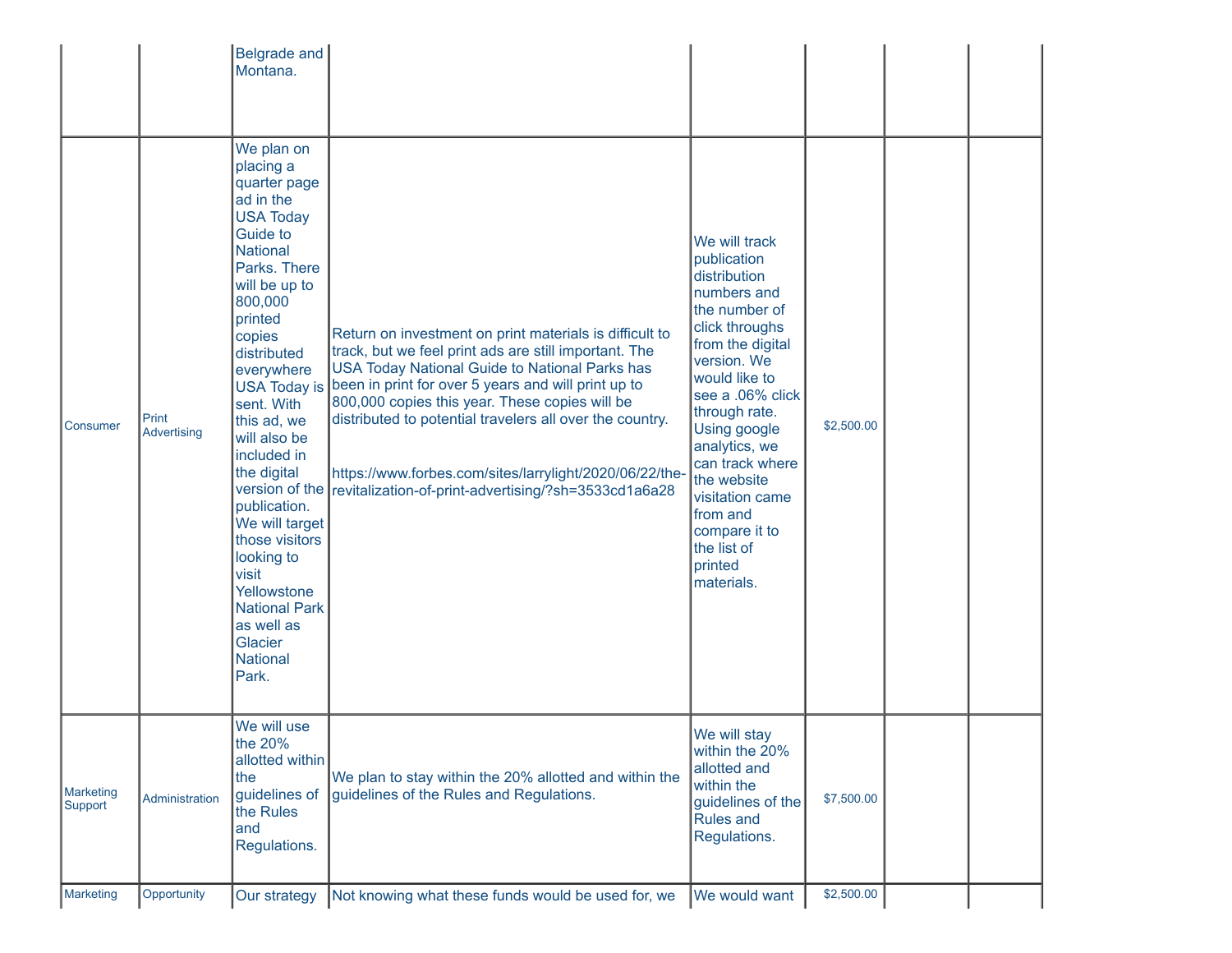| Support<br>Marketing                    |                                | for this<br>method is to<br>allotted for<br>any<br>marketing<br>that comes<br>up during the<br>course of the<br>fiscal year.                                                                           | would make sure that they are used in the best<br>possible way. Research would be done by the<br>use the funds   marketing company what rates/number they are<br>seeing for the funds we are providing for any digital<br>marketing. We would ask for numbers for any print<br>material. Reaseach/statisics will be provided when the<br>opportunity arrises. | to see the<br>proper analytics<br>on any sort of<br>digital marketing<br>or online<br>campaign with<br>seeing the most<br>click rates<br>possible with<br>the funds we<br>have. With print<br>marketing, we<br>would measure<br>by how many<br>copies were<br>printed and<br>distribuited. |            |  |
|-----------------------------------------|--------------------------------|--------------------------------------------------------------------------------------------------------------------------------------------------------------------------------------------------------|---------------------------------------------------------------------------------------------------------------------------------------------------------------------------------------------------------------------------------------------------------------------------------------------------------------------------------------------------------------|--------------------------------------------------------------------------------------------------------------------------------------------------------------------------------------------------------------------------------------------------------------------------------------------|------------|--|
| <b>Marketing</b><br>Support<br>meetings | TAC/Governor's I<br>Conference | At least one<br>person from<br>our<br>organization<br>will attend all<br><b>TAC</b><br>Ithe<br>Governor's<br>Conference<br>on Tourism<br>as directed<br>by the TAC<br><b>Rules and</b><br>Regulations. | TAC meetings and the Governor's Conference on<br>meetings and Tourism are full of information and it is important to be<br>knowledgable about brand recognition. Information<br>gained in these meetings and conferences are useful<br>to us as we plan our own campaigns.                                                                                    | Success will be<br>measureed by<br>the visitors<br>experience with<br>the knowledge<br>we have. We<br>will stay within<br>the budgets<br>allowed within<br>the guidlines of<br>the Rules and<br>Regulations.<br>Attendance is<br>required per the<br><b>Rules and</b><br>Regulations.      | \$1,500.00 |  |
| <b>Marketing</b><br>Support             | <b>Joint Ventures</b>          | We would<br>like to<br>collaborate<br>with another<br>CVB,<br>Yellowstone<br>Country or<br>the State of<br>Montana with<br>a joint<br>venture to<br>promote our<br>area.                               | Joint venture programs leverage funds by getting the<br>best bang for your buck. Online/digital marketing and<br>social media marketing are a huge part of our small<br>budget. A joint venture program would allow a way to<br>get into more markets and possibly other mediums.<br>Research/statics will be provided when a joint venture<br>is employed.   | We would<br>measure<br>success by the<br>analytics that<br>we would<br>receive. Data<br>would be<br>compared to<br>other data we<br>have. At this<br>time, we do not<br>have a joint<br>venture set up,                                                                                    | \$2,500.00 |  |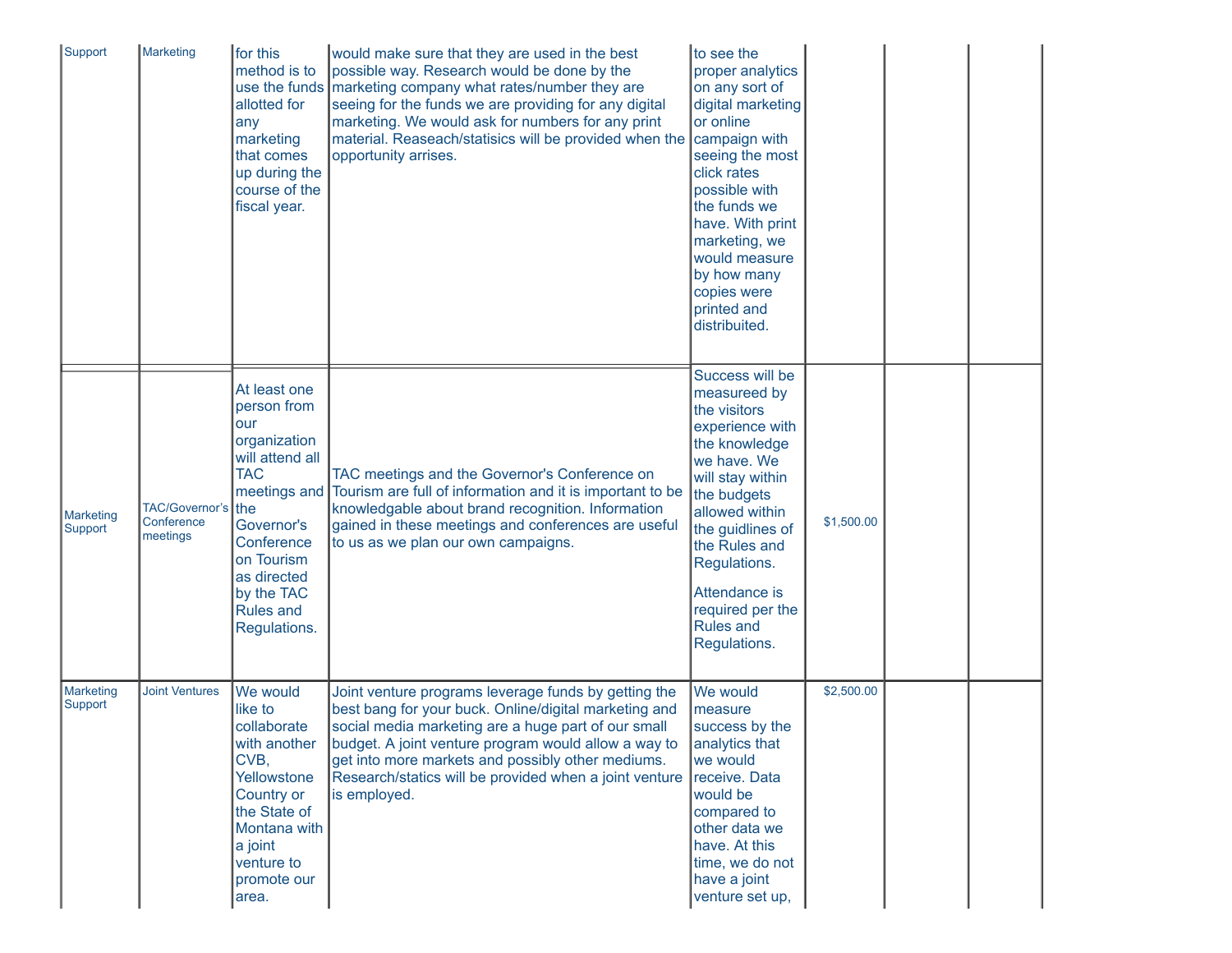|  |  | but we will<br>continue to look<br>$ $ for a joint<br>venture<br>opportunity. |             |  |
|--|--|-------------------------------------------------------------------------------|-------------|--|
|  |  |                                                                               | \$37,500.00 |  |

# *Marketing Method Budget*

| <b>Marketing Segment</b> | <b>Marketing Method</b>                   | <b>Bed tax funded budget</b> |
|--------------------------|-------------------------------------------|------------------------------|
| Consumer                 | <b>Online/Digital Advertising</b>         | \$19,671.00                  |
| <b>Consumer</b>          | Social Media                              | \$17,410.00                  |
| Consumer                 | <b>Print Advertising</b>                  | \$2,500.00                   |
|                          |                                           | \$39,581.00                  |
| <b>Marketing Support</b> | Administration                            | \$10,080.00                  |
| <b>Marketing Support</b> | <b>Opportunity Marketing</b>              | \$2,500.00                   |
| Marketing Support        | <b>TAC/Governor's Conference meetings</b> | \$1,500.00                   |
| <b>Marketing Support</b> | <b>Joint Ventures</b>                     | \$9,000.00                   |
|                          |                                           | \$23,080.00                  |
|                          |                                           | \$62,661.00                  |

## *Miscellaneous Attachments*

| <b>Description</b>                                    | <b>File Name</b>              | <b>File Size</b> |
|-------------------------------------------------------|-------------------------------|------------------|
| Belgrade CVB Marketing Plan Total Budget Pie<br>Chart | <b>Budget Pie Chart.xlsx</b>  | 15 KB            |
| <b>Budget Pie Charts</b>                              | <b>Budget Pie Charts.xlsx</b> | 18 KB            |
| Belgrade Consumer & Marketing Pie Chart               | <b>Budget Pie Charts.xlsx</b> | 18 KB            |